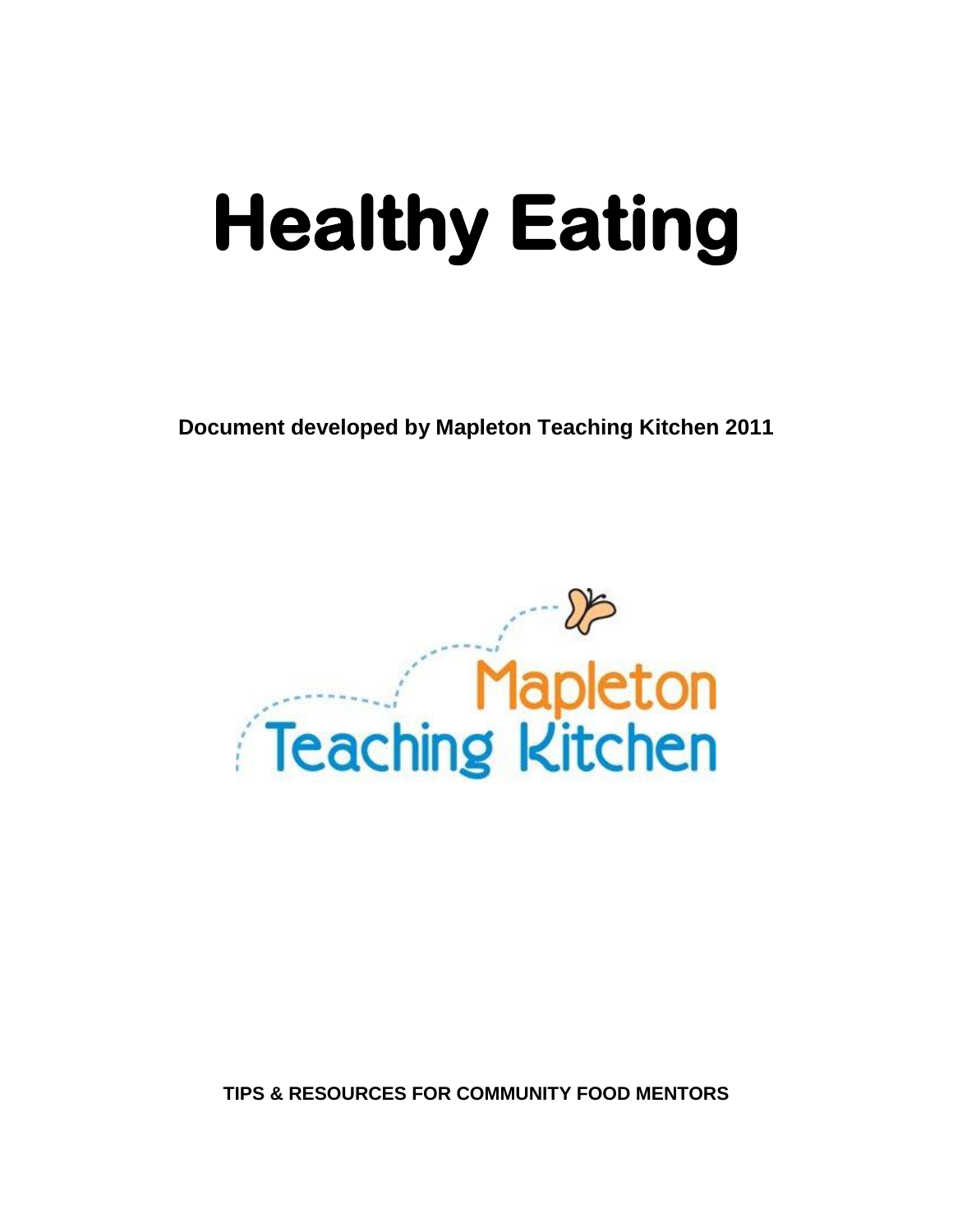### **WHAT IS HEALTHY EATING?**

Healthy eating is a key component of health. It includes enjoying nutritious food in the amounts our bodies need to perform their best. There is a lot of information available on nutrition and healthy eating which may leave people unsure of what healthy eating really means. It is not complicated once you know the basics. The rewards of healthy eating will be experienced in the short term as well as the long term. Good nutrition helps to protect against chronic disease such as cancer, heart disease, diabetes, osteoporosis, obesity, stroke and high blood pressure.

### **Healthy eating also . . .**

- provides the necessary nutrients for proper growth and development.
- provides energy for our daily activities.
- promotes a healthy body weight.
- increases our ability to learn.
- strengthens our immune system.
- helps us enjoy life because cooking a healthy meal can be an enjoyable way to spend time, either on our own or with others

To deliver the material regarding Canada's Food Guide, we strongly recommend consulting the following document:

### **Eating well with Canada's Food Guide- A resource for educators and communicators**

To access this guide please visit: [http://www.hc-sc.gc.ca/fn-an/alt\\_formats/hpfb](http://www.hc-sc.gc.ca/fn-an/alt_formats/hpfb-dgpsa/pdf/pubs/res-educat-eng.pdf)[dgpsa/pdf/pubs/res-educat-eng.pdf](http://www.hc-sc.gc.ca/fn-an/alt_formats/hpfb-dgpsa/pdf/pubs/res-educat-eng.pdf) or receive a free copy by calling 1.866.225.5366. You can also contact your local public health office.

### **WHAT IS CANADA'S FOOD GUIDE?**

- Canada's Food Guide to Healthy Eating is designed to help people over the age of 4 make wise food choices
- The guide recommends what AMOUNT of food and what TYPES of foods we need to eat every day to ensure we are getting all the nutrients, vitamins & minerals we need to stay healthy and active.
- Follow the RAINBOW: The food guide is designed like a rainbow, each colour & arc of the rainbow represents a different food group.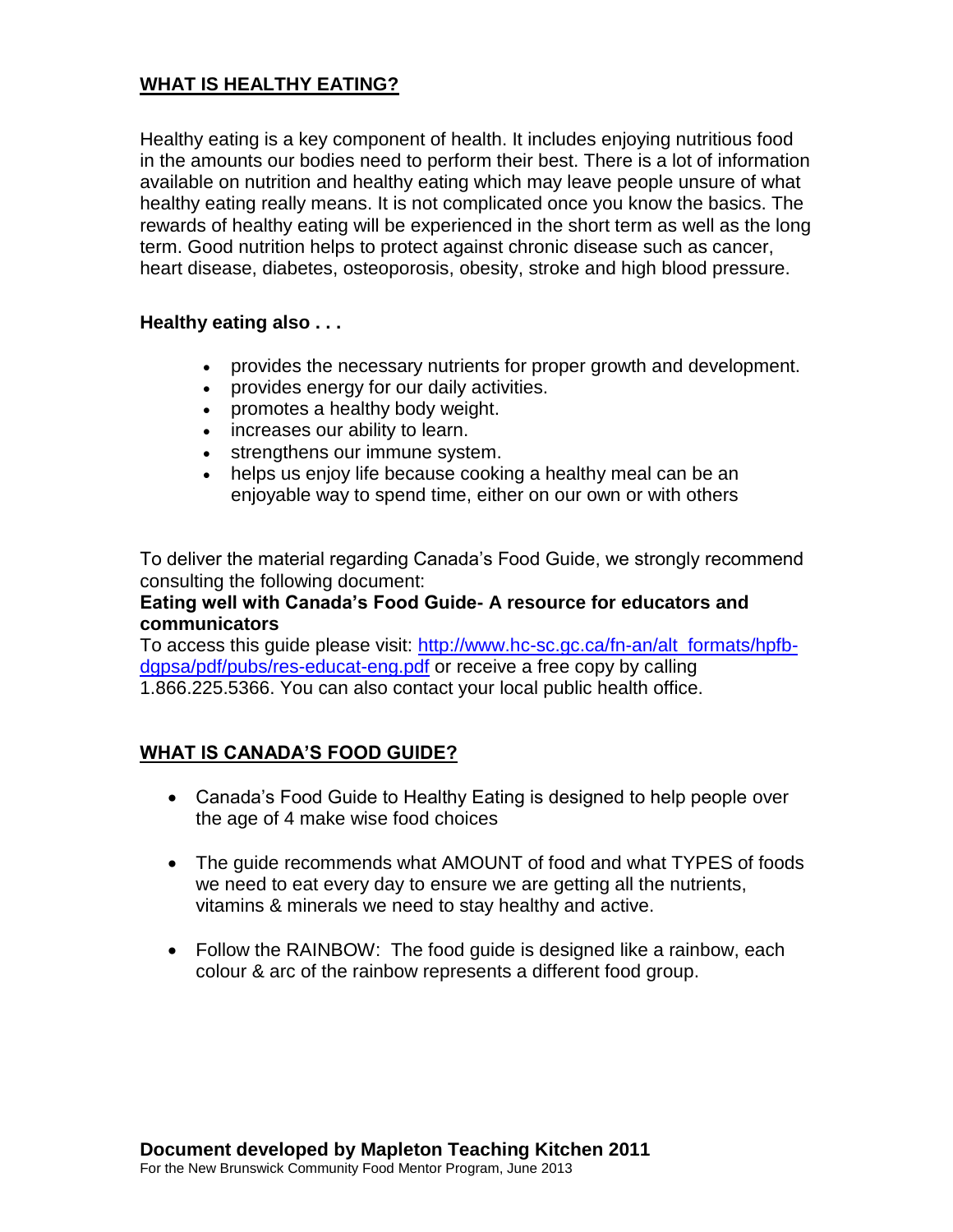The different size of the arcs of the rainbow represents the importance of eating portions from THAT group each day.

Biggest arc: GREEN: Vegetables & Fruit ↓ YELLOW: Grain products BLUE: Milk & Alternatives Smallest arc: RED: Meat & Alternatives

- A "healthy" meal includes foods from 3 to 4 of the food groups.
- A "healthy" snack includes foods from 1 to 2 of the food groups

**Vegetables and fruit** have important nutrients such as vitamins, mineral and fibre. They are also usually low in fat and calories and may help prevent heart disease and some types of cancer.

The green arc of the rainbow:

- Biggest arc of the rainbow so largest number of servings per day should come from this group.
- Vegetables & fruit should be a part of every meal & snack.
- This group provides us with vitamins A,B,C & fibre.
- Try and have vegetables & fruit more often than juice.
- Have at least 1 dark green & one orange vegetable each day.
- 1 serving  $=$  1/<sub>2</sub> cup (125 mL) fresh, frozen or canned fruit or vegetables
	- 1 cup (250 mL) raw leafy vegetables
	- 1 medium sized fruit or vegetable
	- ½ cup (125 mL) 100% juice

**Grain Products**, especially whole grains are a source of fibre and usually low in fat. Fibre rich foods can help you feel full longer and whole grains may also help to prevent heart disease.

The yellow arc of the rainbow :

- Second biggest arc of the rainbow.
- Make at least 1/2 of your grain products WHOLE GRAIN each day for extra fibre & nutrients.
- Fibre is necessary to keep the digestive system healthy and help keep you full longer.
- Provides carbohydrates, the body's main source of energy
- Every meal should have at least one serving from the grain group.

For the New Brunswick Community Food Mentor Program, June 2013



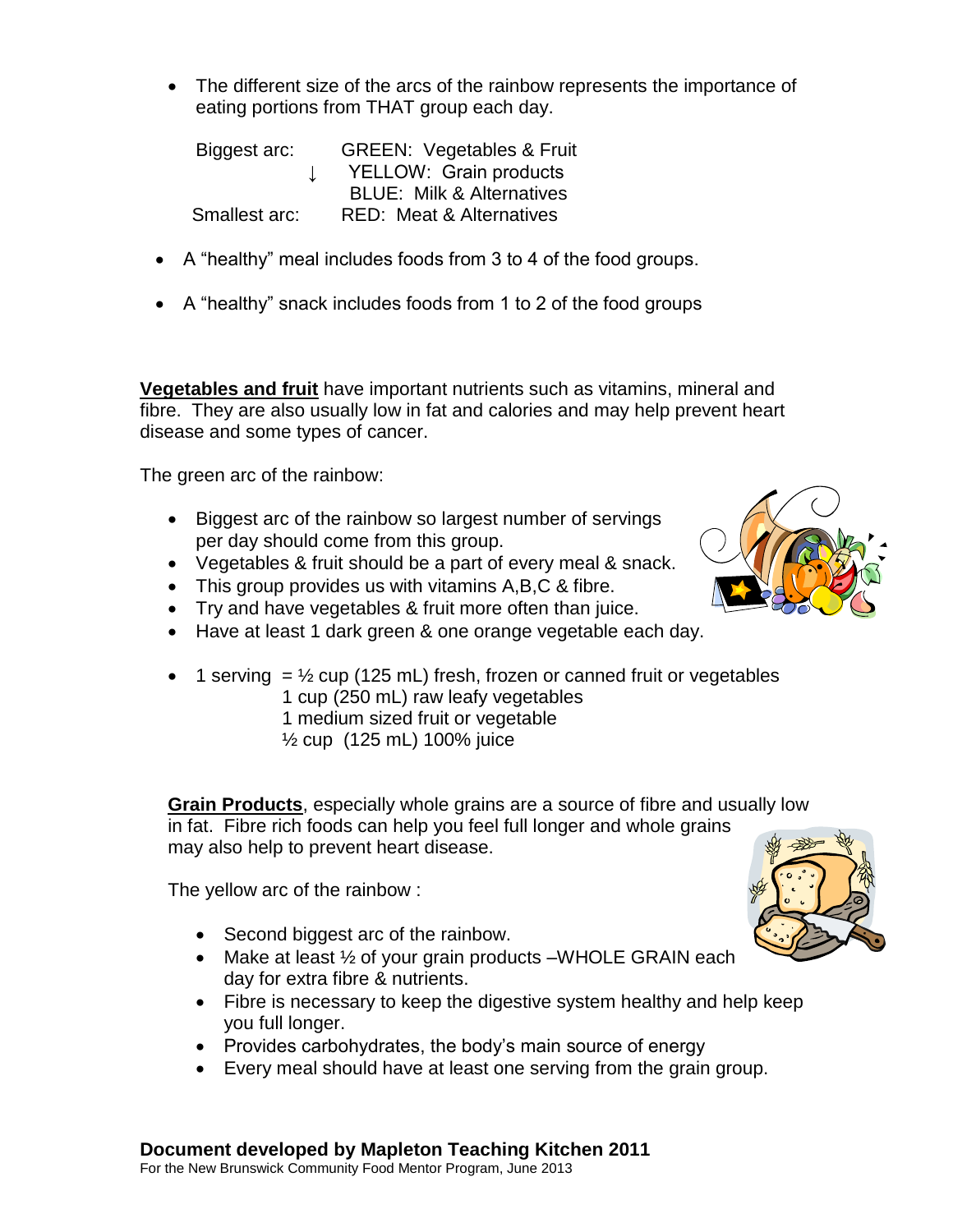- 1 serving  $=$  1 slice of bread
	- ½ pita, tortilla or bagel

 ½ cup (125 mL) cooked rice, pasta, whole grains like quinoa ¾ cup (175 mL) hot or cold cereal

The **Milk & Alternatives** food group provides important vitamins and minerals that are important for developing strong bones and decreasing the risk of osteoporosis.

The blue arc of the rainbow:

- This group provides calcium for strong bones & teeth, vitamins A, B and protein.
- Milk is the major food source of vitamin D.
- Without vitamin D, calcium from your food cannot be absorbed.
- Therefore have at least 2 cups (500mL) of milk every day.
- Choose lower fat yogurts & cheese too.
- 1 serving  $=$   $\frac{3}{4}$  cup (175 mL) yogurt

1 ½ ounces (50 grams) of cheese

 1 cup (250 mL) milk or soy beverage that has been fortified with calcium and vitamin D.

Foods from the **Meat and Alternatives** food group provide important nutrients like iron, magnesium, B vitamins and protein.

The red arc of the rainbow:

- This group includes legumes (beans, peas & lentils), eggs, fish, seafood, nuts, seeds, poultry and meats.
- Foods in the red group make up the smallest arc of the rainbow, the least number of servings per day should come from this group.
- Meat & alternatives provide us with protein, iron, zinc & other minerals
- Eat at least two servings of fish per week.
- Choose lean meat and alternatives prepared with little or no added fat or sodium
- People are encouraged to eat at least 150 grams of fish each week. All fish contain at least some omega-3 fats called EPA (eicosapentaenoic acid) and DHA (docosahexaenoic acid). People should get these fats through food because very little is produced by our bodies.
- 1 serving =  $2\frac{1}{2}$  oz or  $\frac{1}{2}$  cup (125 mL) cooked fish, shellfish, poultry or lean meat

 ¾ cup (175 mL) cooked legumes (beans, chick peas, lentils, etc.) 2 eggs or 2 Tbsp (30 mL) peanut butter  $\frac{1}{4}$  cup (60 mL) shelled nuts or  $\frac{3}{4}$  cup (175 mL) tofu

### **Document developed by Mapleton Teaching Kitchen 2011**

For the New Brunswick Community Food Mentor Program, June 2013



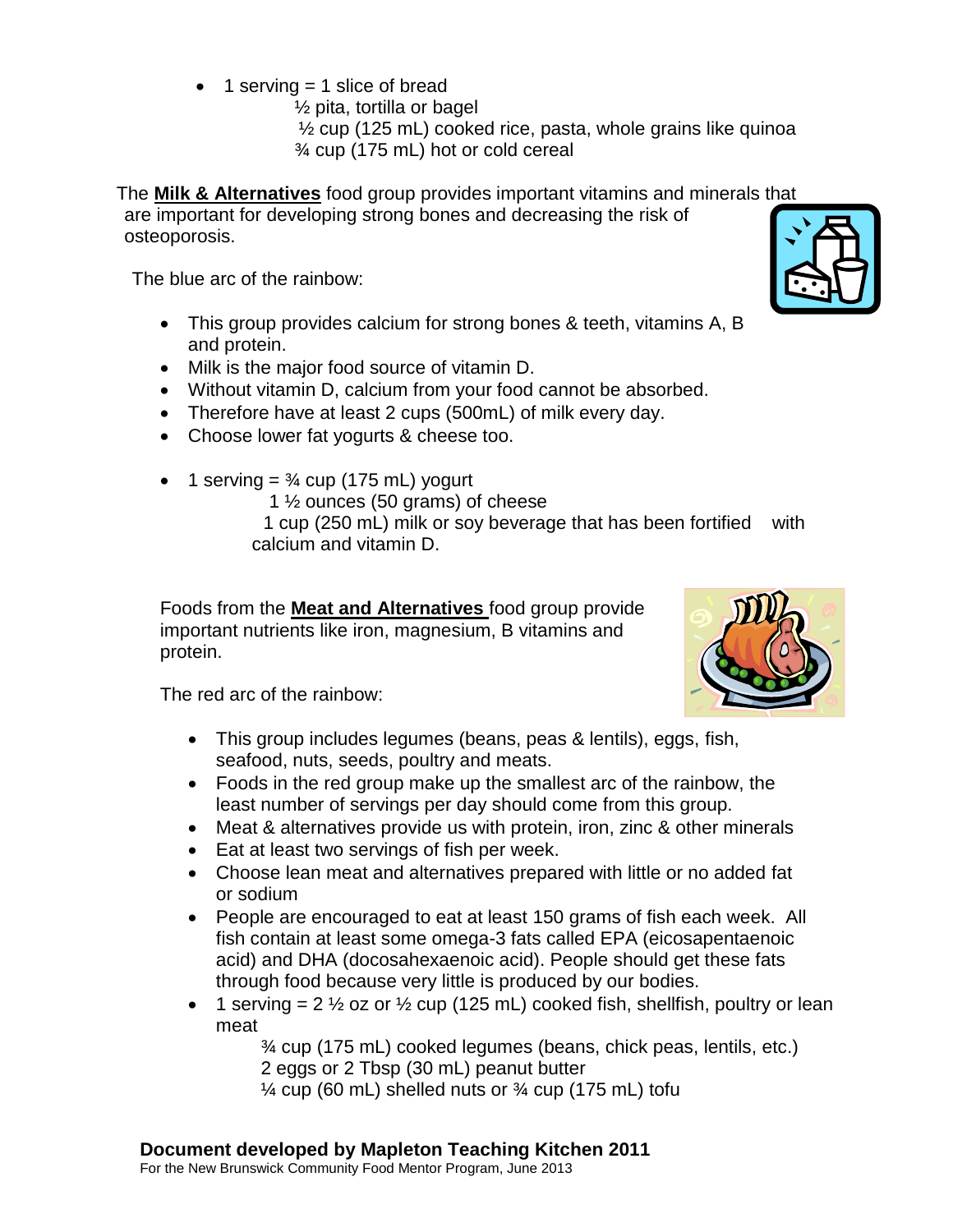### **Fat:**

Fat provides essential nutrients and allows for absorption of fat soluble vitamins (A,D,E and K) 2to 3 Tbsp (30 to 45 mL) is recommended each day.



- However these amounts should come from sources of "unsaturated" fats. These fats are liquid at room temperature and include vegetable oils like olive, canola, sunflower & soybean.
- When buying margarine, use the Nutrition Facts table to compare how much saturated and trans fats it contains. Choose a soft margarine that has 2 grams or less of saturated and trans fats combined in the Nutrition Facts table.
- "Saturated" fats are solid at room temperature and include shortening, lard & butter. These fats need to be limited because diets high in these fats are linked to health risks like high cholesterol and heart disease.
- Choose tub margarine that is labelled "non hydrogenated" and has 5% or less Daily Value (DV) from saturated & trans fats.

### **SATISFY YOUR THIRST WITH WATER**

- A calorie-free way to quench your thirst
- Drink more water in hot weather or when you are very active.



### **EAT WELL**

Limit foods & beverages high in calories, fat, sugar or salt.

 cakes pastries Chocolate candies Doughnuts muffins Ice cream French fries Potato chips other salty snacks Alcohol fruit flavoured drinks Sports & energy drinks Sweetened hot or cold drinks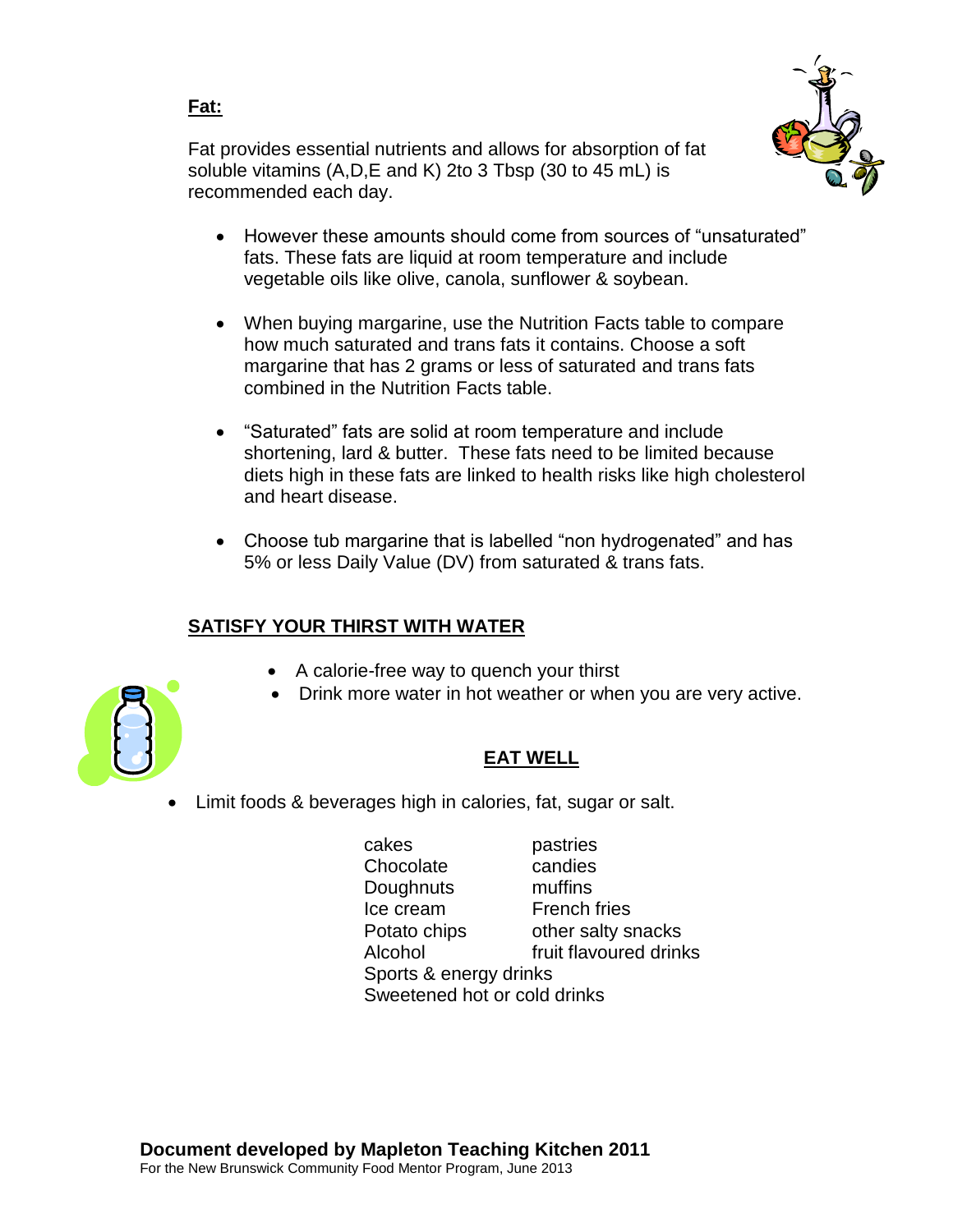## **Food Guide Serving Size Comparisons**



**Document developed by Mapleton Teaching Kitchen 2011** For the New Brunswick Community Food Mentor Program, June 2013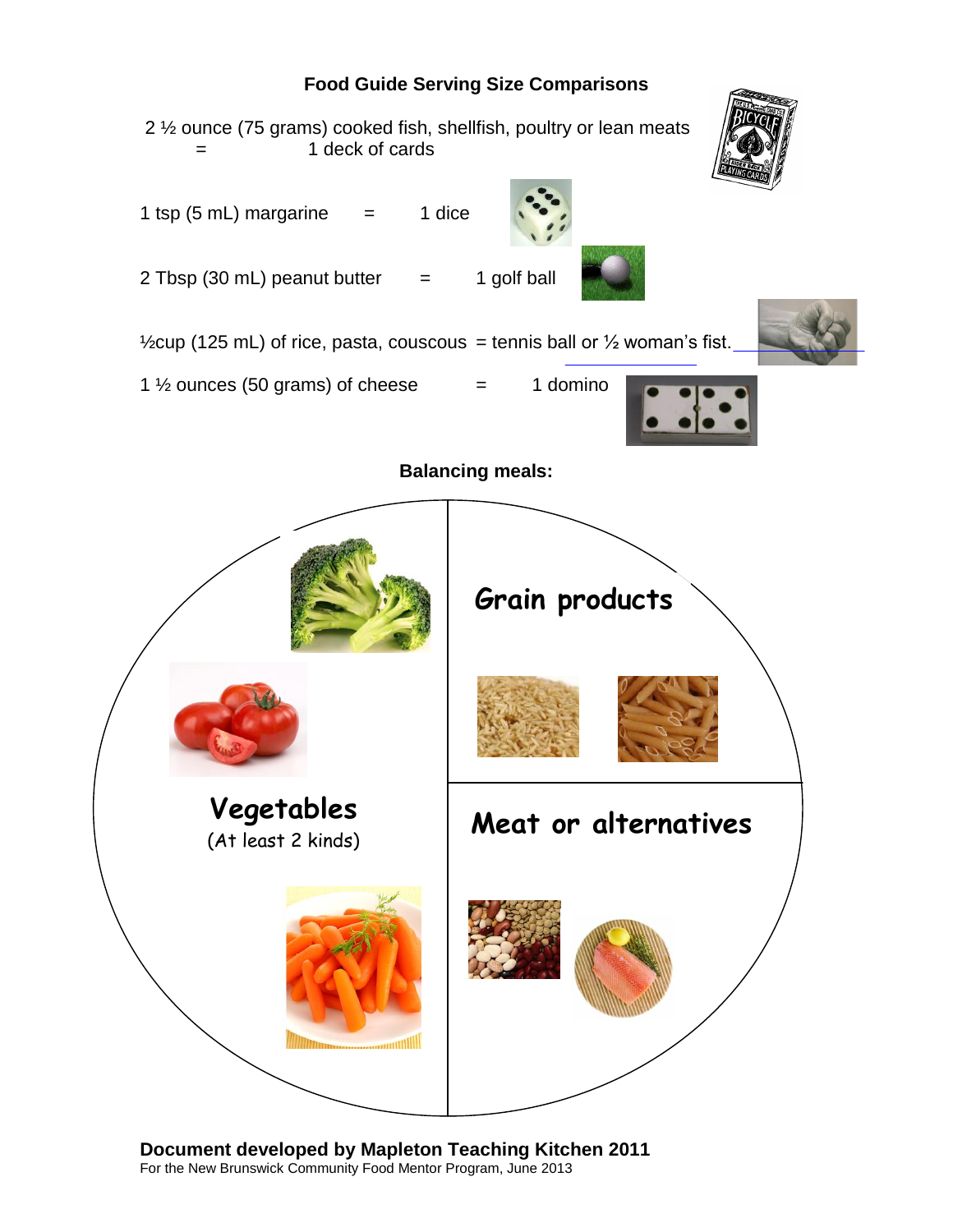### **Remember**

A meal includes 3-4 of the Food Groups from Canada's Food Guide

A snack includes 2 Food Groups from Canada's Food Guide

### **Did you know?**

- Youth obesity rates have tripled over the past 25 years
- Obesity is the second leading preventable cause of death after cigarette smoking.
- Canadian data show low intakes for most of the food groups in Canada's Food Guide for both girls and boys in most grade levels.
- Atlantic Canadians eat less vegetables and fruit than other Canadians. Only a third of Atlantic Canadians eat enough vegetables and fruit for good health.
- Consumption of vegetables and fruit helps prevent many diseases and promotes good health.
- Eating dinners as a family is associated with healthy food intake patterns, including more vegetables and fruit, less fried food and soft drinks, as well as higher fiber and nutrient intakes from food.
- The increase in portion sizes has contributed to childhood obesity.

### **General Tips**

- Remember to eat a VARIETY of foods because no single food is perfect. To get all the nutrients you need, enjoy as many different foods as possible from each of the 4 food groups in Canada's Food Guide. Refer to [foodguide](http://www.hc-sc.gc.ca/fn-an/food-guide-aliment/index-eng.php) for more info & tools.
- Eating breakfast every day can help improve concentration, reduce hunger and maintain a healthy weight.
- Go for the whole grains; choose whole-wheat bread, whole wheat pasta, bran cereals, oatmeal and brown or wild rice more often. Whole grains are a great source of energy and fiber. Check the Nutrition Facts table on foods to find out if that food is a good source of fiber. Look for at least 4 grams of fiber per serving. Refer to [www.healthyeatingisinstore.com](http://www.healthyeatingisinstore.com/) for more information on reading labels.
- When reading labels, check the nutrition facts panel and look for products with less than 3 grams of total fat when looking for a low fat choice.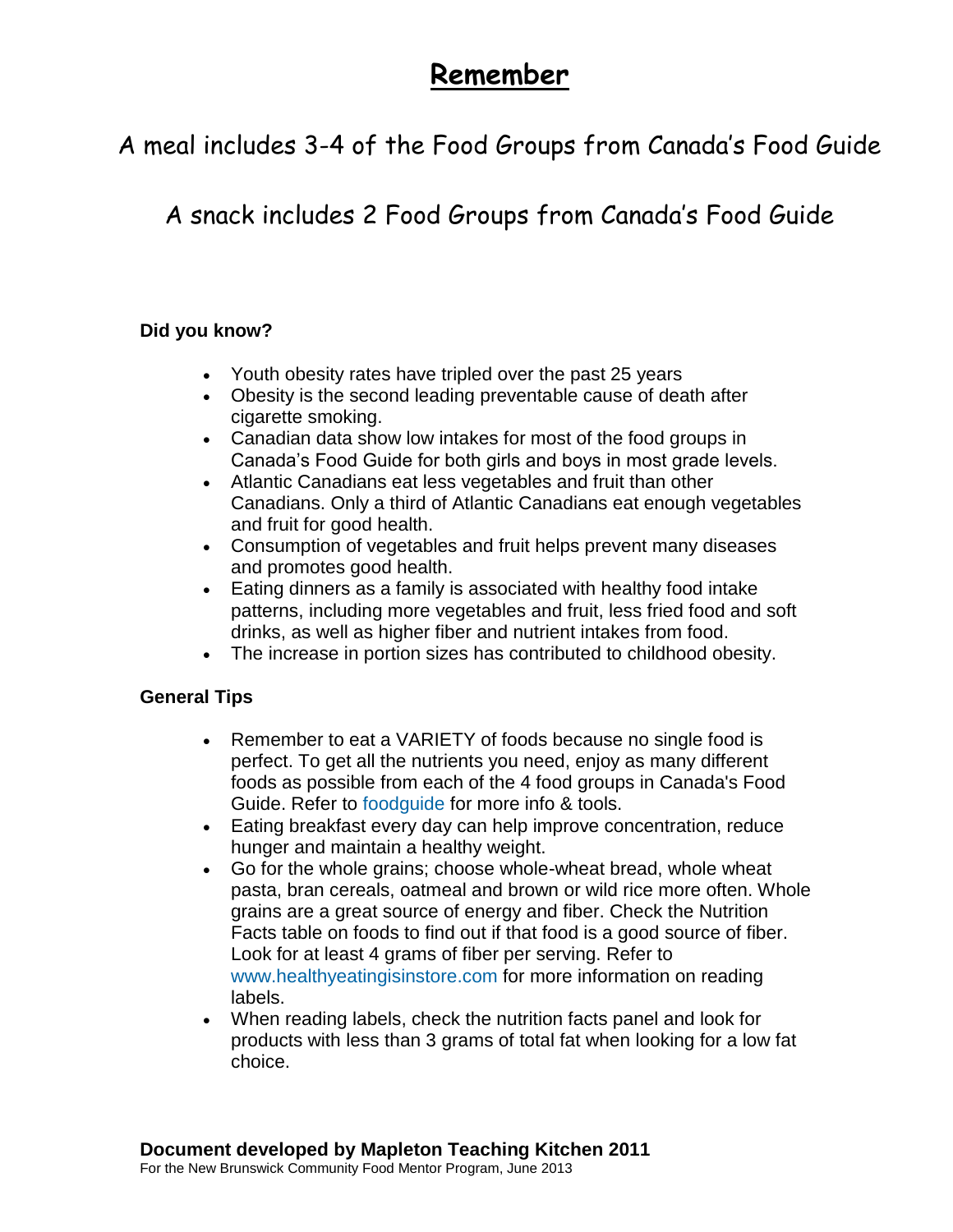- A serving is  $\frac{1}{2}$  a cup or what would fit in the palm of your hand. Refer to [www.dietitians.ca/eatwell](http://www.dietitians.ca/eatwell) for a fact sheet called "Colour your world with Vegetables and Fruit".
- Dark green and orange vegetables are loaded with vitamins, fiber and antioxidants which help to fight disease and allow your body to perform at its best. Eat at least one dark green and one orange vegetable each day. Try vegetables such as carrots, spinach, broccoli, tomatoes, sweet potatoes and squash at least twice a day.
- Consider the portion size that is right for you and your activity level. Eat only until you are comfortably full. If you are still hungry after a meal choose another serving of whole grain, vegetable or fruit. Try to avoid seconds of higher fat or sugary foods.
- Purchase the leaner cuts of meat more often, trim off visible fat, and bake, barbecue, broil or microwave. Meat alternatives such as eggs and dried beans, peas and lentils are less expensive sources of protein.
- Milk and milk products are a key source of calcium and other bone building nutrients. A healthy eating plan, including milk products, along with daily activity will help prevent osteoporosis. Refer to www.dairygoodness.ca for more information on milk products.

### **Family Tips**

- Home and family have a huge impact on a child's nutrition and health. Parents and care givers have the opportunity to help children develop healthy eating habits that will last a lifetime.
- Make family meals a priority. Try not to schedule activities during usual meal times.
- Make sure family meals are pleasant and relaxed. Spend time at the family meal talking about each others day.
- Remember it is the parent's responsibility to provide a variety of healthy foods, at regular times, in an appropriate setting. It is the child's responsibility to decide if and how much they will eat. Never force a child to eat. Children have a natural ability to regulate their food intake.
- Never use food as a punishment or reward.
- Involve the whole family with meal planning, purchasing and preparation.
- Be a positive role model for your children.
- Be adventurous; try one new fruit or vegetable each week.

### **On a budget**

Everyone is trying to get the most out of their food dollar. Here are some tips to help ensure you get the nutrients you need while sticking to a budget.

- Plan your shopping list based on the grocery store flyer.
- If you are feeling hungry, have a healthy snack before heading to the grocery store.

### **Document developed by Mapleton Teaching Kitchen 2011**

For the New Brunswick Community Food Mentor Program, June 2013